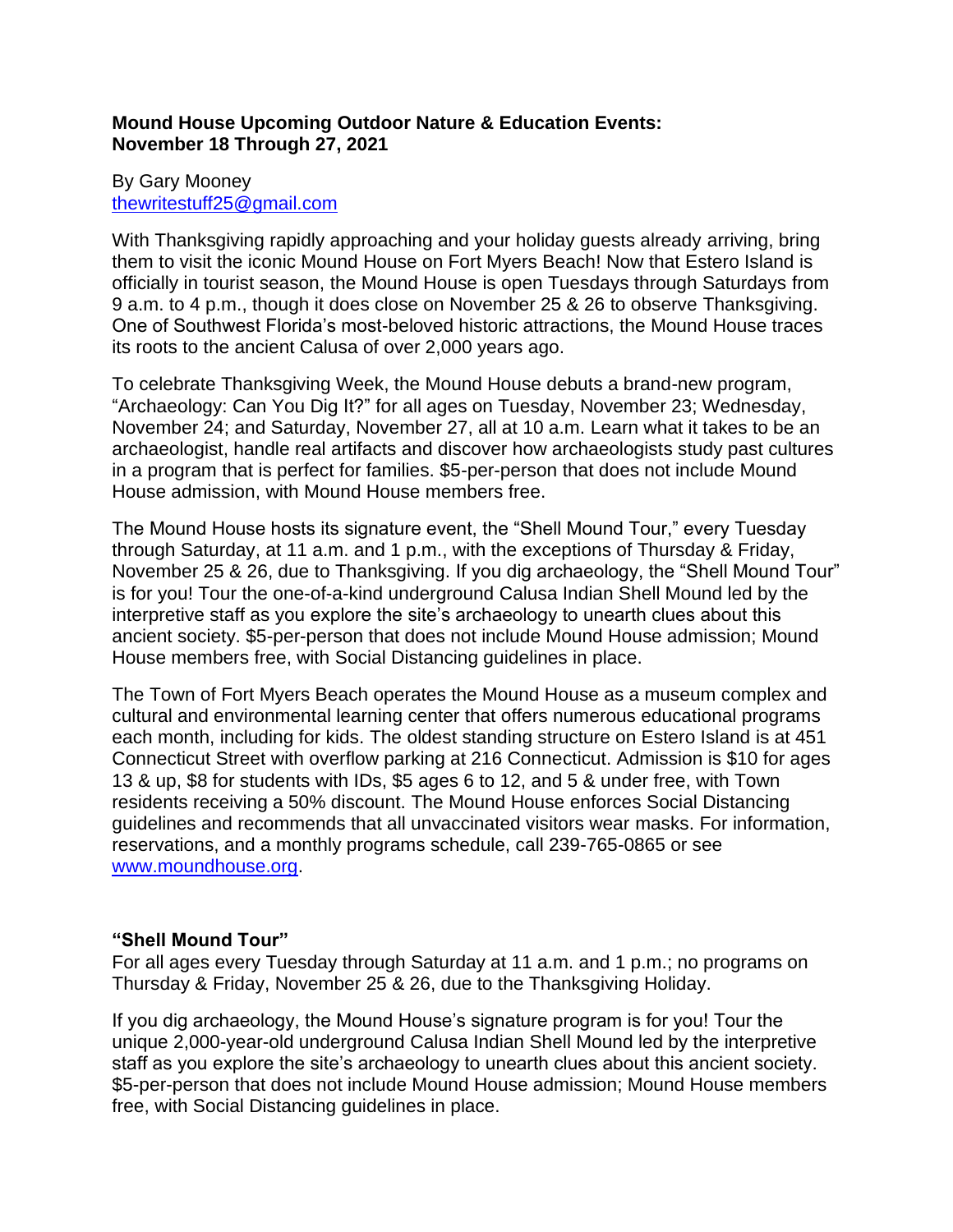# **FREE "Newton Beach Park Guided Beach Walk"**

For all ages every Tuesday and Thursday weather permitting at 9 a.m.; no program on Thursday, November 25, for Thanksgiving.

This twice-weekly free outdoor nature program is different every single time, as the "Guided Beach Walks" have a simple premise – walk roughly a half-mile down the beach and back, discussing whatever you find that morning. Meet at the thatched hut closest to the beach, with Social Distancing in place. Bring sunscreen, shoes to get wet, sunglasses, and hat. No reservations necessary; while free, parking is \$3-per-hour, with one hour generally enough. Newton Beach Park is mid-island at 4650 Estero Boulevard.

#### **"Garden Tour"**

For all ages each November Tuesday, Thursday, & Saturday at 10 a.m.; no program on November 25 for Thanksgiving.

Stroll through the Mound House gardens to discover how its unique plants conserve water and protect wildlife, while learning how the Calusa and other Native Americans used them in their daily lives. \$5-per-person that does not include Mound House admission; Mound House members free, with Social Distancing guidelines in place.

# **"Mangroves by Kayak Tour"**

For ages 12 & up weather permitting on Thursday, November 18; Friday, November 19; & Saturday, November 20, all at 9 a.m.; and Wednesday, November 24 & Saturday, November 27, both at 1 p.m.

Explore the winding mangrove creeks and hidden waters of the Estero Bay Aquatic Preserve as only a kayaker can on this Environmental Educator-guided tour of the ancient realm of the Calusa! Witness birds, fish, manatee and dolphins as you paddle through the natural beauty of Estero and Hell Peckney Bays in a tandem kayak. All paddling & safety equipment provided, with kayak tours in accordance with Florida Society of Ethical Ecotourism guidelines. \$45-per-person; Mound House members \$15 that includes Mound House admission. Advance reservations necessary at [www.moundhouse.org](http://www.moundhouse.org/) with Social Distancing guidelines in place.

# **"Untold Stories Tour"**

For adults on Thursday, November 18, at 2 p.m.

The Mound House is the oldest standing structure on Fort Myers Beach, with an intriguing cast of characters who called it home, ranging from farmers to casino owners; scientists to developers! Learn about their individual stories along with a good dose of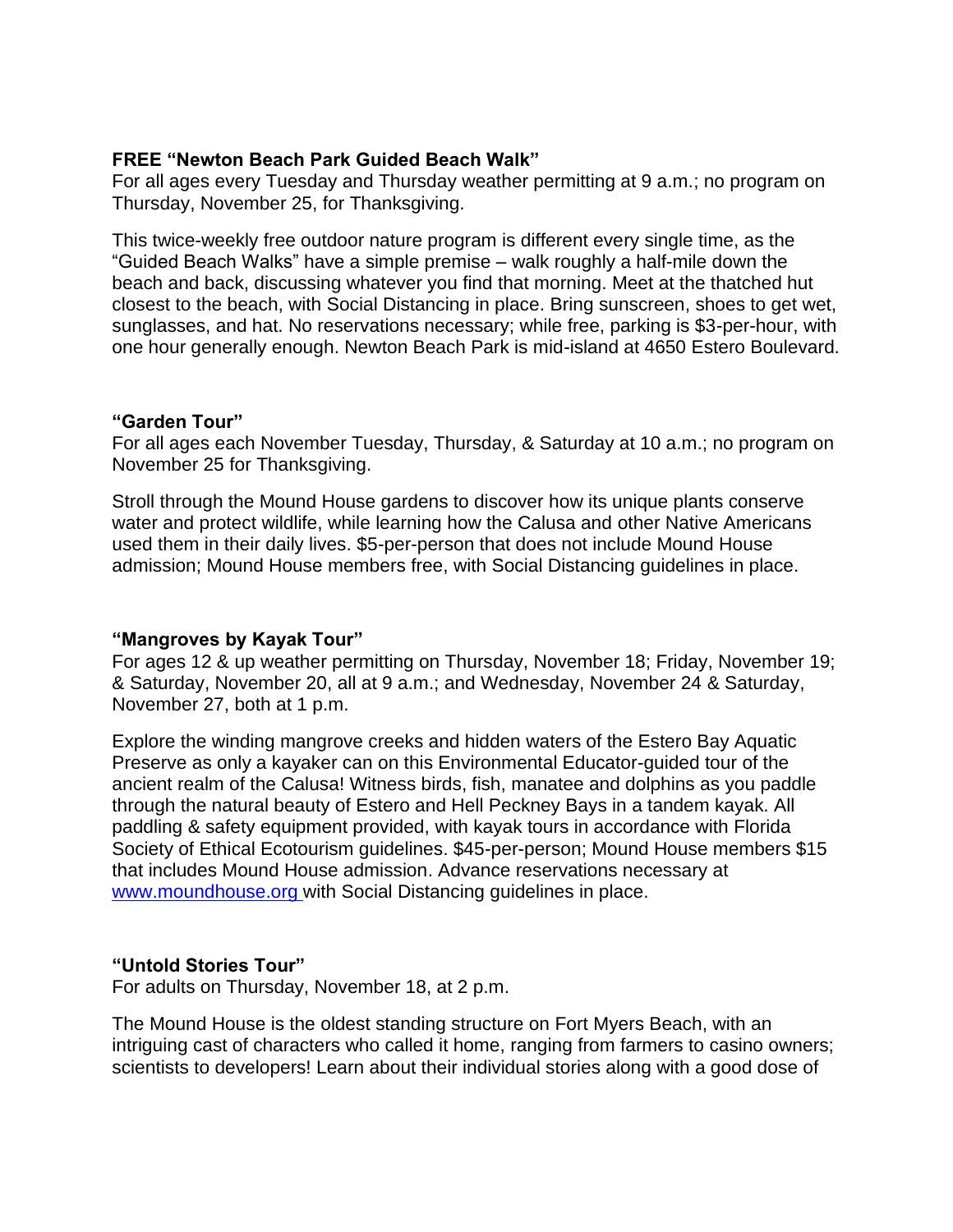island history on this guided tour through the Mound House Museum, native gardens, and majestic grounds. Adults \$15; Mound House members free.

#### **"Latino History Tour"**

For all ages on Friday, November 19, at 10 a.m.

Perfect for Florida history buffs! Learn about the Latino fishing village known as a "Rancho" that existed on the shell mound between the ancient Calusa and Anglo-Pioneer eras. Explore the site's archaeology and history through unearthed clues about this multicultural society. Advance registrations necessary at \$5-per-person that does not include Mound House admission, with Social Distancing guidelines in place.

#### **"Cool Calusa Tools"**

For families with children ages 6 & older on Friday, November 19; Tuesday, November 23; Wednesday, November 24; & Saturday, November 27, all at 2 p.m.

Learn to hunt, fish, and make masks and pottery, just like the Calusa! The Mound House interpretive staff leads this exciting hands-on tour of the Mound House grounds where they demonstrate Calusa tools and artifacts, then help you make Calusa-inspired artwork where your imagination runs wild! \$2-per-person that does not include Mound House admission. The Mound House enforces Social Distancing guidelines and recommends that all unvaccinated visitors wear masks.

#### **"Full Moon Kayak Tour"**

For ages 12 & up on Friday, November 19, at 4 p.m.

This unique tour offers kayakers the rare opportunity to experience the backwaters of the Estero Bay in the quiet of twilight by the light of the full moon! Participants explore the estuary's tidal creeks, winding mangroves, and abundant wildlife illuminated by the full moon. Weather permitting and reservations required at www.moundhouse.org; \$45 per-person with Mound House members \$15. The Mound House provides all paddling equipment, with a maximum of 12 people per tour, and Social Distancing in place.

#### **"Family Fun Kayak Tour"**

For ages 6 & up weather permitting on Saturday, November 20, at 1 p.m.; Tuesday, November 23, at 1 p.m.; & Wednesday, November 24, at 9 a.m.

This specially-designed Environmental Educator-guided kayak tour is perfect fun for families with children age 6 & up! See birds, dolphins, manatee, and other wildlife while paddling through the Estero Bay mangroves. \$25-per-person ages 13 & up; \$15-perperson ages 6 to 12 that includes Mound House admission. The Mound House provides